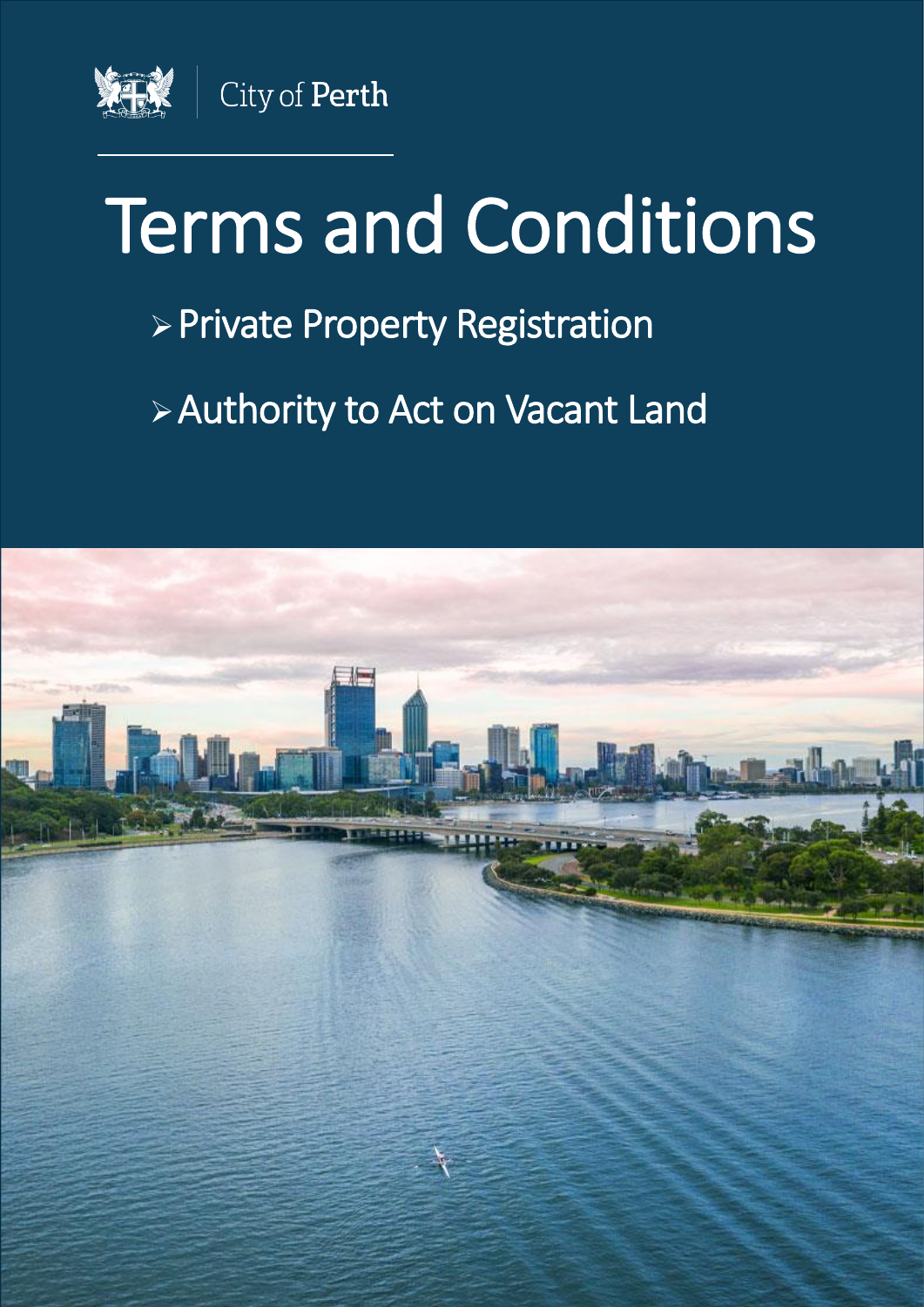### Terms and Conditions

Registration of private property(s) will valid for one year from the date of application/renewal. A renewal notice will be required if any changes to the original application are to be made. No action will be taken if the registration is not current. All applicants are required to complete the **Condition 1 Application Process – 1.1 Single Landowner or 1.2 Strata Title Property (Multiple Landowners)**.

- **1. Application Process -** Application Fee (Non Refundable)
	- a) A separate application is required for each property.

#### **1.1 Single Landowner**

The owner, or their agent, will supply to the City of Perth:

- a) Fully completed Registration of Private Property Application form or in the case of vacant land, fully completed Authority to Act on Vacant Land Application form.
- b) Copy of all pages of the current Certificate of Title.
- c) Where the landowner of the property is a company (and not an individual), a copy from the Australian Securities and Investment Commission (ASIC) is required to prove the direct link between the landowner(s) and the person(s) signing the authority to enter property. This must clearly show the company name, person's name and position(s) held in the company.
- d) Letter of authority from the landowner to the managing agent, providing authority for the agent to act on their behalf for all matters relating to parking and registration.
- e) Sketch plan (A4 size) indicating, in detail, the location of the area (from which streets the private parking can be accessed from) and the number of bays (indicating bays that are designated **ACROD, Visitors, Clients, Customers or Loading etc.**).
	- $\triangleright$  In the case of vacant land, sketch plan (A4 size) indicating in detail the location of the area to be patrolled.
- f) Payment of the required applicable fees.

#### **1.2 Strata Title Property (Multiple Landowners)**

- a) Fully completed Private Property Application Form.
- b) Copy of **all pages** of the current Certificate of Title.
- c) Where the landowner of the property is a company (and not an individual), a copy from the Australian Securities and Investment Commission (ASIC) is required to prove the direct link between the landowner(s) and the person(s) signing the authority to enter property. This must clearly show the company name, person's name and position(s) held in the company.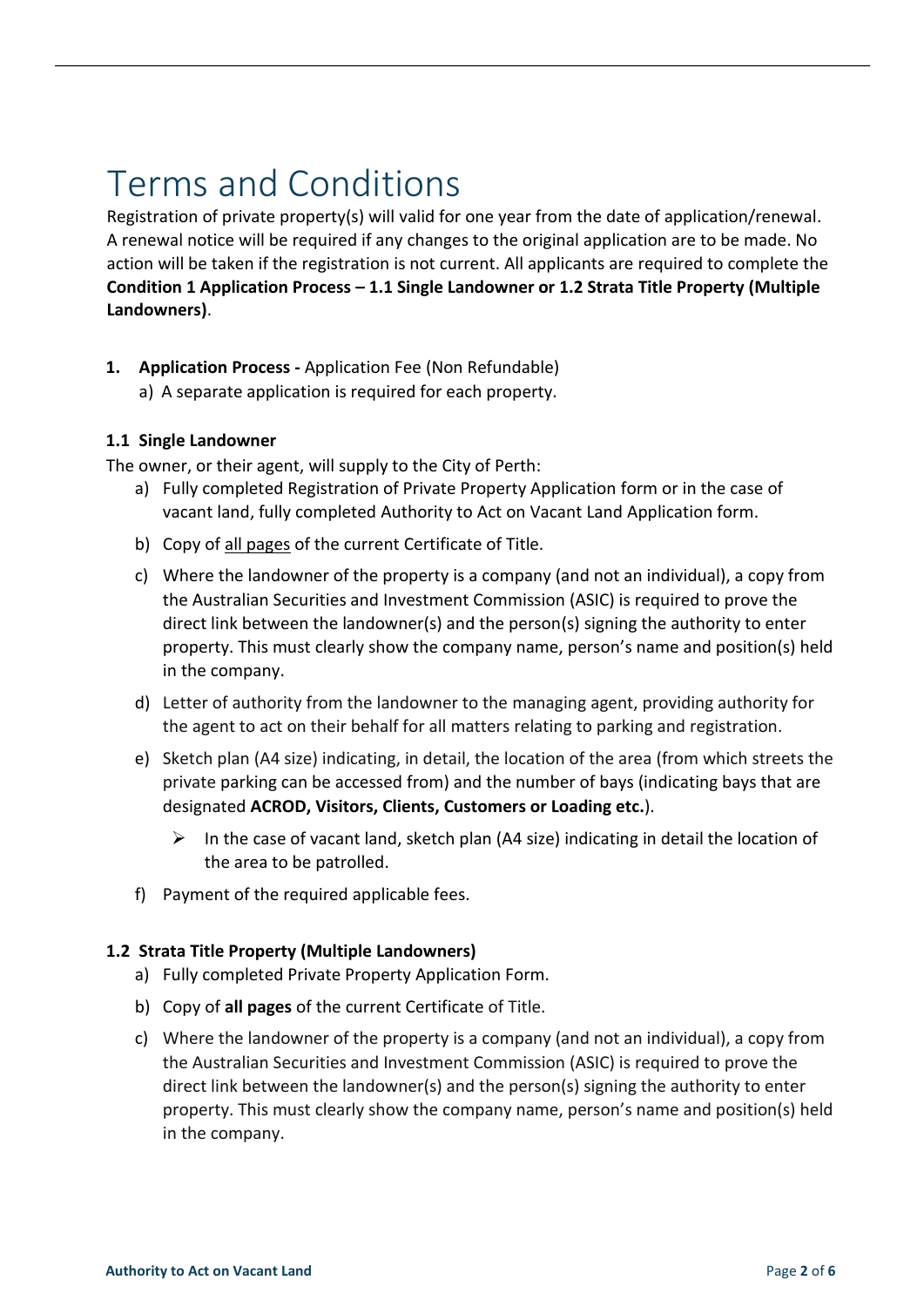- d) Letter of Authority from **each owner** providing authority to the corporation/managing agent, (whichever is applicable) to act on their behalf for all purposes relating to parking and registration.
- e) For strata titled properties with **over ten different owners**: A copy of the minutes from the most recent AGM may be forwarded, granting permission by the body corporate and/or strata council of the appointment of the City of Perth to attend the registered private property.
- f) Sketch plan (A4 size) indicating, in detail, the location of the area (from which streets the private parking can be accessed from) and the number of bays (indicating bays that are designated **ACROD, Visitors, Clients, Customers or Loading** etc.).
- g) Payment of the required applicable fees.

*Please be advised that it is your responsibility to ensure that all parking bays on private property have been properly licensed. For further information Refer to link below.*  [https://www.transport.wa.gov.au/mediaFiles/projects/PROJ\\_P\\_LicensedParkingPerthGuide.pdf](https://www.transport.wa.gov.au/mediaFiles/projects/PROJ_P_LicensedParkingPerthGuide.pdf)*.* 

#### **2. Display, Ownership and Maintenance of Signage**

- a) The City will install the signs within a reasonable time following a property assessment.
- b) The parties agree the City remains at all times the owner of the signs and of anything used in their installation or affixing to the Property.
- c) The City agrees to maintain the signs for the duration of the agreement, and for the period of any Renewal of the Original Agreement.
- d) The City may remove the signs and anything used in the installation or affixing to the Property, upon the expiry of 30 days after this Agreement not being renewed for any reason.
- e) Maintenance will be conducted within a reasonable time from notification to the City of any matter requiring maintenance of the Signs.
- f) The parties agree an employee or agent of the City may enter the property at any reasonable time to replace, maintain or install signage.
- g) In the case of vacant land, upon commencement of any construction on the land the owner/s must notify the City of Perth to have the signage removed to avoid any confusion and wrongful prosecutions.

#### **3. Change of Ownership**

Should the ownership of the property change, the new owner(s) must notify the City forthwith and complete a new registration form as outlined in Condition 1 of this document.

#### **4. Change of Managing Agents**

Any change in managing agents requires completion of the application process as outlined in Condition 1 of this document.

#### **5. Change of Authorised Complainant(s) - (Not applicable for Vacant Land)**

Any request to change the authorised complainants must be submitted in writing and on company letterhead, from the owner(s) or managing agent within seven (7) days.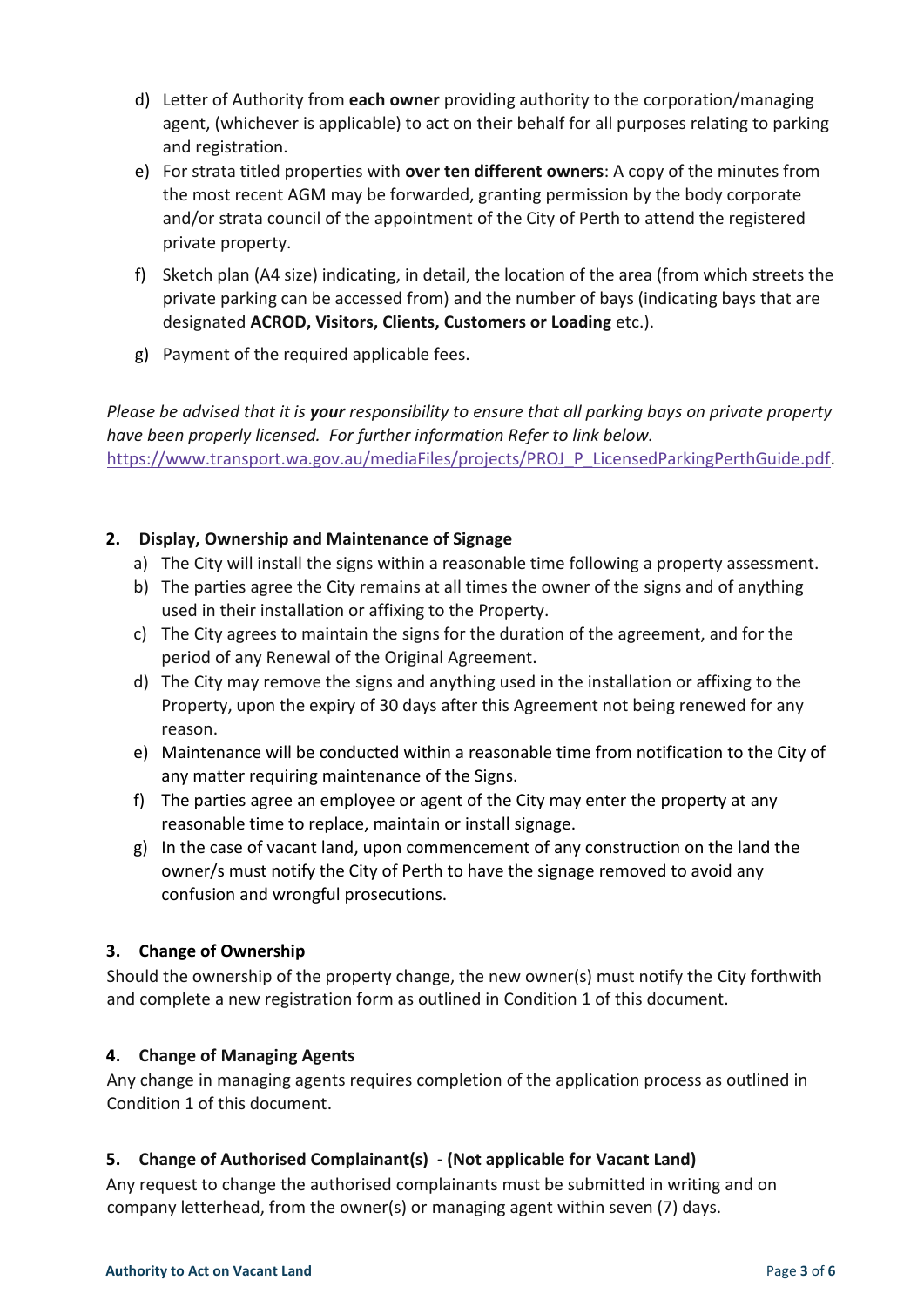All changes must detail the full names and title of new complainants, and the full names of those complainants which are no longer required. A maximum of **three** complainants are permissible.

Changes to authorised complainants will not become effective until a minimum of two working days after the receipt of the request.

#### **6. Hours of Service**

Due to operational requirements, infringement notices can only be issued Monday to Saturday between 9am and 9pm, and Sunday between 8.30am and 5pm. Special arrangements may be made, subject to the availability of staff at the time they are required, to attend outside of these hours.

#### **7. Issuing of Infringement Notices**

#### **7.1 Private Property Registration**

- a) The City of Perth will only issue infringements notices to vehicles parked on the property that have not received prior permission from an authorised person(s) associated with the property, excluding special arrangements, and this information must be determined prior to calling the City of Perth.
- b) The City of Perth will **not** issue infringement notices to vehicles on any property that does not comply with the Planning Approval, applicable to that property, issued by the City of Perth.
- c) Where staff, tenant(s) or authorised person(s) park in bays other than those which are allocated to them, the problem is considered to be of a **domestic** nature and must be dealt with accordingly by the owner(s), agent or body corporate. The issuing of infringements is not possible in these circumstances.
- d) Vehicles parked within bays designated for **visitors, clients, customers** etc., are deemed to be invited members of the public and therefore infringements will not be issued.
- e) Each property will be assigned an individual registration number and the authorised complainant(s) must quote this number to the infringement services office when attendance is required on 9461 3888. Failure to follow this procedure may result in delays in attendance.
- f) The authorised complainant(s) will be required to meet the Parking Information Officer at the entrance of the property and escort the Officer to the offending vehicle. The authorised complainant(s) will be required to fully complete and sign a Private Property Witness Complaint form.
	- $\triangleright$  This form is a legal document in court which will be provided by the Parking Information Officer at the time of the attendance and must be fully completed by the authorised complainant in the **presence of the Parking & Information Officer.**
- g) Authorised complainants must fully complete this form and **provide their residential address** should the City require to contact them as per **Condition 9 Witness at Court.**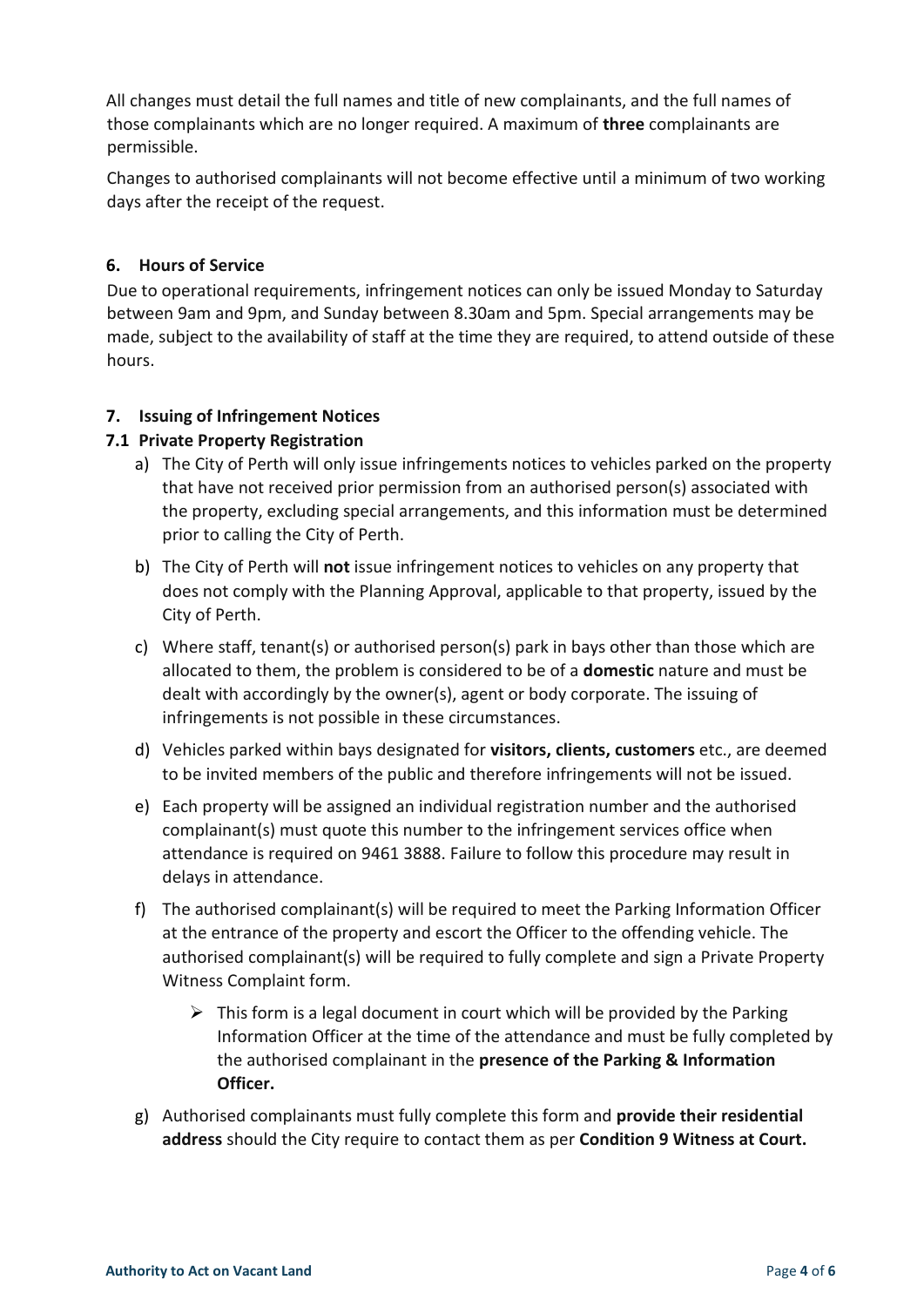- h) If the complainant(s) fails to meet the Parking & Information Officer within five minutes of the Officer's arrival, the Officer will depart. An infringement can only be issued in accordance with **Condition 7.1(f)**.
- i) No action will be taken if offending vehicles are not given the opportunity to vacate the premises, within a reasonable time, and/or are obstructed from leaving the premises in any way.
- j) The attending authorised officer retains the right to determine the appropriate action at the time.

#### **7.2 Authority to Act on Vacant Land**

The City of Perth will issue infringement notices to all vehicles parked upon the registered vacant land during operational hours.

#### **8. Request for Withdrawal of an Infringement Notice**

#### **8.1 Private Property Registration**

Only authorised complainant(s) and/or landowner(s) may request the withdrawal of an infringement notice. Should the authorised complainant(s) request an infringement notice be withdrawn, they must:

- $\triangleright$  Submit their request in writing and must state the Private Property Registration Number, Infringement Number, Vehicle Registration Number and confirmation for withdrawal.
- $\triangleright$  An administration fee will be charged per infringement notice if the private property owner and/or authorised complainant request the infringement to be withdrawn.
- $\triangleright$  Failure to pay the administration fee for withdrawal of infringement notices may result in the private property registration being cancelled.

**Please Note:** To avoid this fee, the property owner/authorised person should ensure that the vehicle to be issued an infringement is are not entitled to be parked on the property. The administration fee will stand and if not paid the agreement will be cancelled.

#### **8.2 Authority to Act on Vacant Land**

Requests for the withdrawal of infringement notices which have been issued on vacant land are not permitted. Such requests may result in the termination of this agreement.

#### **9. Witness at Court**

Should an infringement notice result in action being taken at the Magistrates Court for the recovery of the penalty, the owner/agent and the authorised complainant(s) who witnessed the alleged offence may be required to attend Court as witnesses.

#### **10. Annual Renewals**

An annual application and fee for renewal will be required prior to the expiry date of your private property agreement or authority to act on vacant land. Failure to renew will terminate this agreement.

#### **11. Termination of Agreement**

Either party may terminate this agreement; by giving notice in writing at least seven (7) working days before the termination is to be take effect.